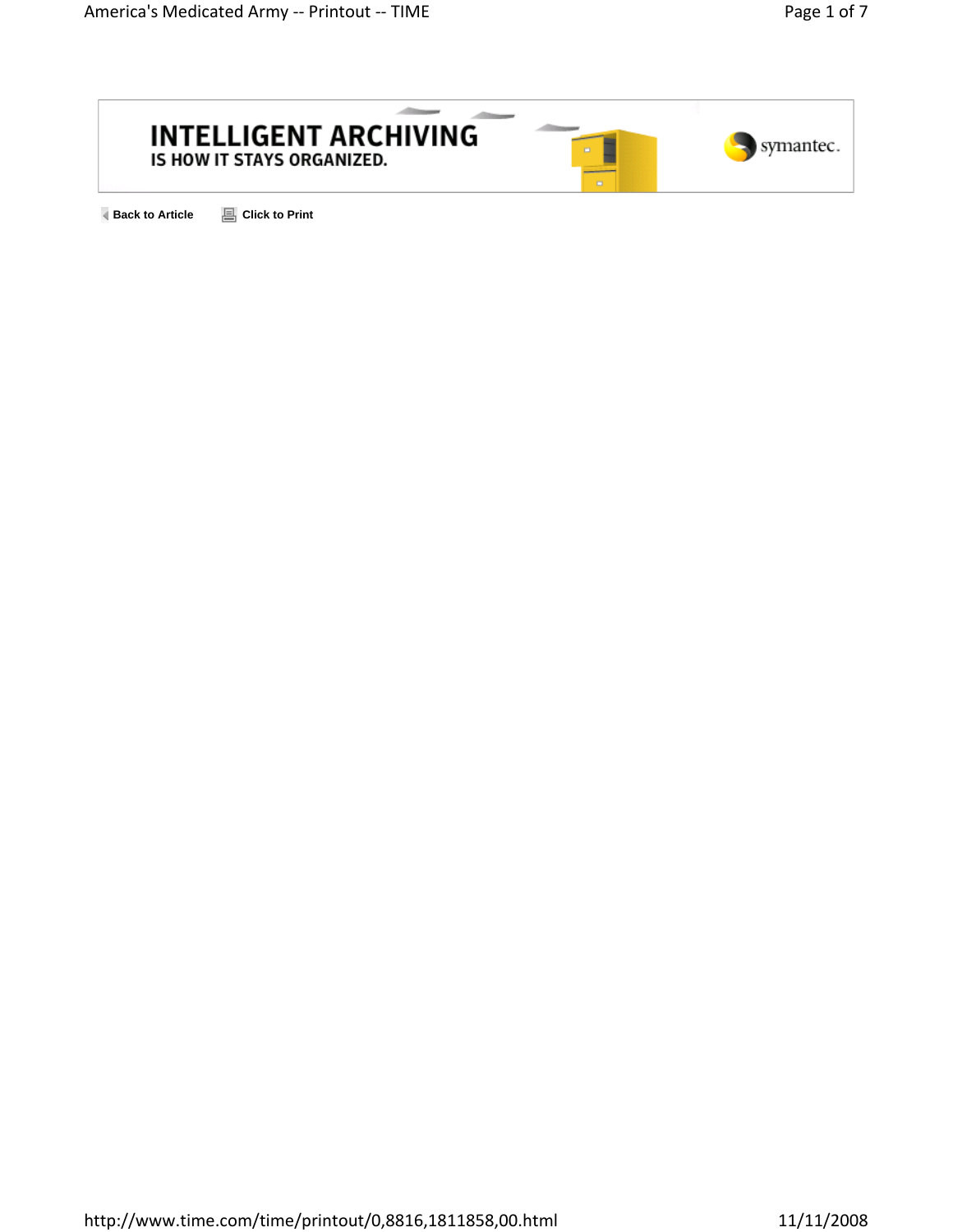

**Thursday, Jun. 05, 2008 America's Medicated Army By Mark Thompson** 

Seven months after Sergeant Christopher LeJeune started scouting Baghdad's dangerous roads — acting as bait to lure insurgents into the open so his Army unit could kill them — he found himself growing increasingly despondent. "We'd been doing some heavy missions, and things were starting to bother me," LeJeune says. His unit had been protecting Iraqi police stations targeted by rocket-propelled grenades, hunting down mortars hidden in dark Baghdad basements and cleaning up its own messes. He recalls the order his unit got after a nighttime firefight to roll back out and collect the enemy dead. When LeJeune and his buddies arrived, they discovered that some of the bodies were still alive. "You don't always know who the bad guys are," he says. "When you search someone's house, you have it built up in your mind that these guys are terrorists, but when you go in, there's little bitty tiny shoes and toys on the floor — things like that started affecting me a lot more than I thought they would."

So LeJeune visited a military doctor in Iraq, who, after a quick session, diagnosed depression. The doctor sent him back to war armed with the antidepressant Zoloft and the antianxiety drug clonazepam. "It's not easy for soldiers to admit the problems that they're having over there for a variety of reasons," LeJeune says. "If they do admit it, then the only solution given is pills."

While the headline-grabbing weapons in this war have been high-tech wonders, like unmanned drones that drop Hellfire missiles on the enemy below, troops like LeJeune are going into battle with a different kind of weapon, one so stealthy that few Americans even know of its deployment. For the first time in history, a sizable and growing number of U.S. combat troops are taking daily doses of antidepressants to calm nerves strained by repeated and lengthy tours in Iraq and Afghanistan. The medicines are intended not only to help troops keep thei cool but also to enable the already strapped Army to preserve its most precious resource: soldiers on the front lines. Data contained in the Army's fifth Mental Health Advisory Team report indicate that, according to an anonymous survey of U.S. troops taken last fall, about 12% of combat troops in Iraq and 17% of those in Afghanistan are taking prescription antidepressants or sleeping pills to help them cope. Escalating violence in Afghanistan and the more isolated mission have driven troops to rely more on medication there than in Iraq, military officials say.

At a Pentagon that keeps statistics on just about everything, there is no central clearinghouse for this kind of data and the Army hasn't consistently asked about prescription-drug use, which makes it difficult to track. Given the traditional stigma associated with soldiers seeking mental help, the survey, released in March, probably underestimates antidepressant use. But if the Army numbers reflect those of other services — the Army has by far the most troops deployed to the war zones — about 20,000 troops in Afghanistan and Iraq were on such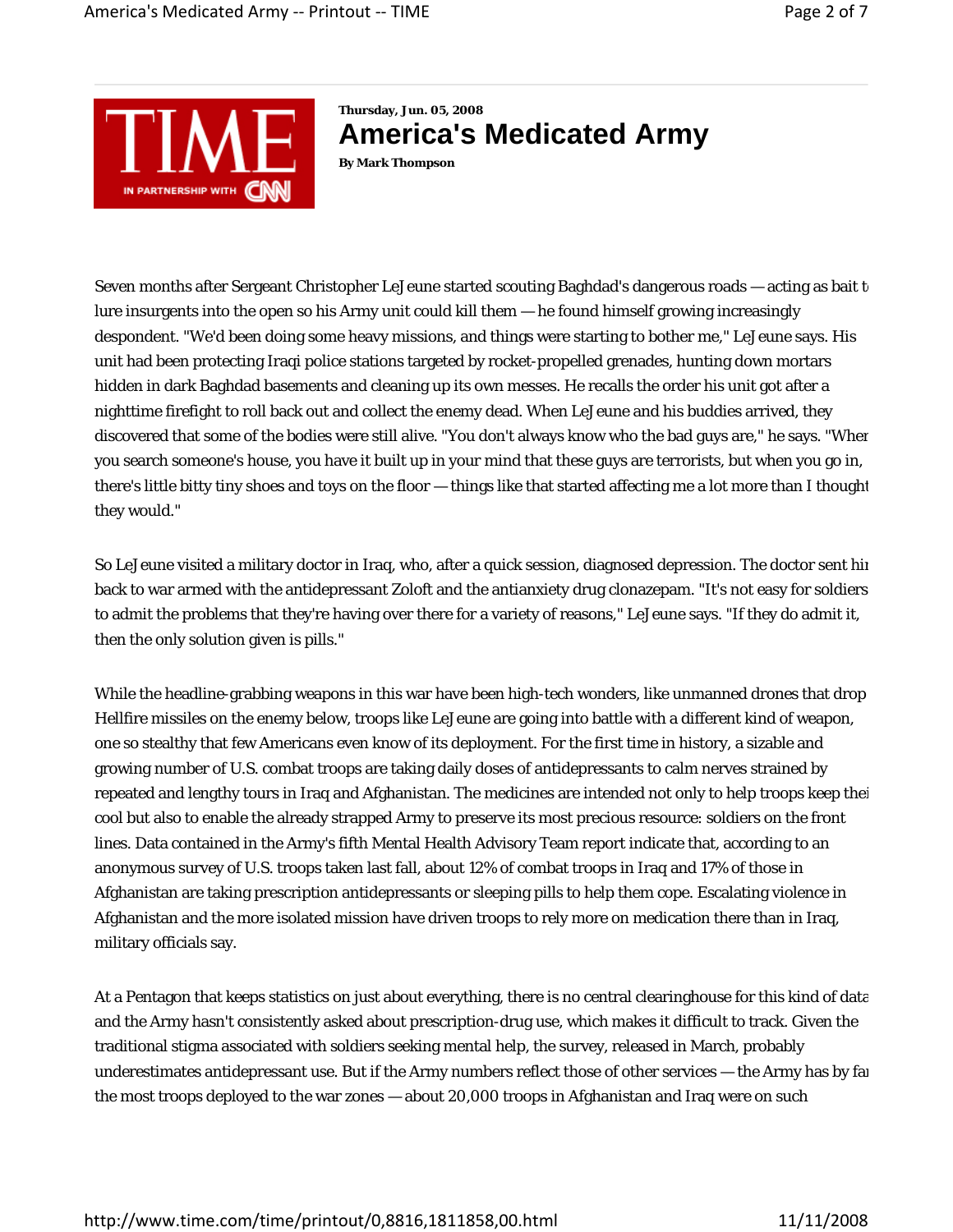medications last fall. The Army estimates that authorized drug use splits roughly fifty-fifty between troops taking antidepressants — largely the class of drugs that includes Prozac and Zoloft — and those taking prescription sleeping pills like Ambien.

In some ways, the prescriptions may seem unremarkable. Generals, history shows, have plied their troops with medicinal palliatives at least since George Washington ordered rum rations at Valley Forge. During World War II, the Nazis fueled their blitzkrieg into France and Poland with the help of an amphetamine known as Pervitin. The U.S. Army also used amphetamines during the Vietnam War.

The military's rising use of antidepressants also reflects their prevalence in the civilian population. In 2004, the last year for which complete data for the U.S. are available, doctors wrote 147 million prescriptions for antidepressants, according to IMS Health, a pharmaceutical-market-research firm. This number reflects in part the common practice of cycling through different medications to find the most effective drug. A 2006 federally funded study found that 70% of those taking antidepressants along with therapy experience some improvement in mood.

When it comes to fighting wars, though, troops have historically been barred from using such drugs in combat. And soldiers — who are younger and healthier on average than the general population — have been prescreened for mental illnesses before enlisting.

The increase in the use of medication among U.S. troops suggests the heavy mental and psychological price being paid by soldiers fighting in Iraq and Afghanistan. Pentagon surveys show that while all soldiers deployed to a war zone will feel stressed, 70% will manage to bounce back to normalcy. But about 20% will suffer from what the military calls "temporary stress injuries," and 10% will be afflicted with "stress illnesses." Such ailments, according to briefings commanders get before deploying, begin with mild anxiety and irritability, difficulty sleeping, and growing feelings of apathy and pessimism. As the condition worsens, the feelings last longer and can come to include panic, rage, uncontrolled shaking and temporary paralysis. The symptoms often continue back home, playing a key role in broken marriages, suicides and psychiatric breakdowns. The mental trauma has become so common that the Pentagon may expand the list of "qualifying wounds" for a Purple Heart historically limited to those physically injured on the battlefield — to include posttraumatic stress disorder (PTSD). Defense Secretary Robert Gates said on May 2 that it's "clearly something" that needs to be considered, and the Pentagon is weighing the change.

Using drugs to cope with battlefield traumas is not discussed much outside the Army, but inside the service it has been the subject of debate for years. "No magic pill can erase the image of a best friend's shattered body or assuage the guilt from having traded duty with him that day," says *Combat Stress Injury*, a 2006 medical book edited by Charles Figley and William Nash that details how troops can be helped by such drugs. "Medication can, however, alleviate some debilitating and nearly intolerable symptoms of combat and operational stress injuries" and "help restore personnel to full functioning capacity."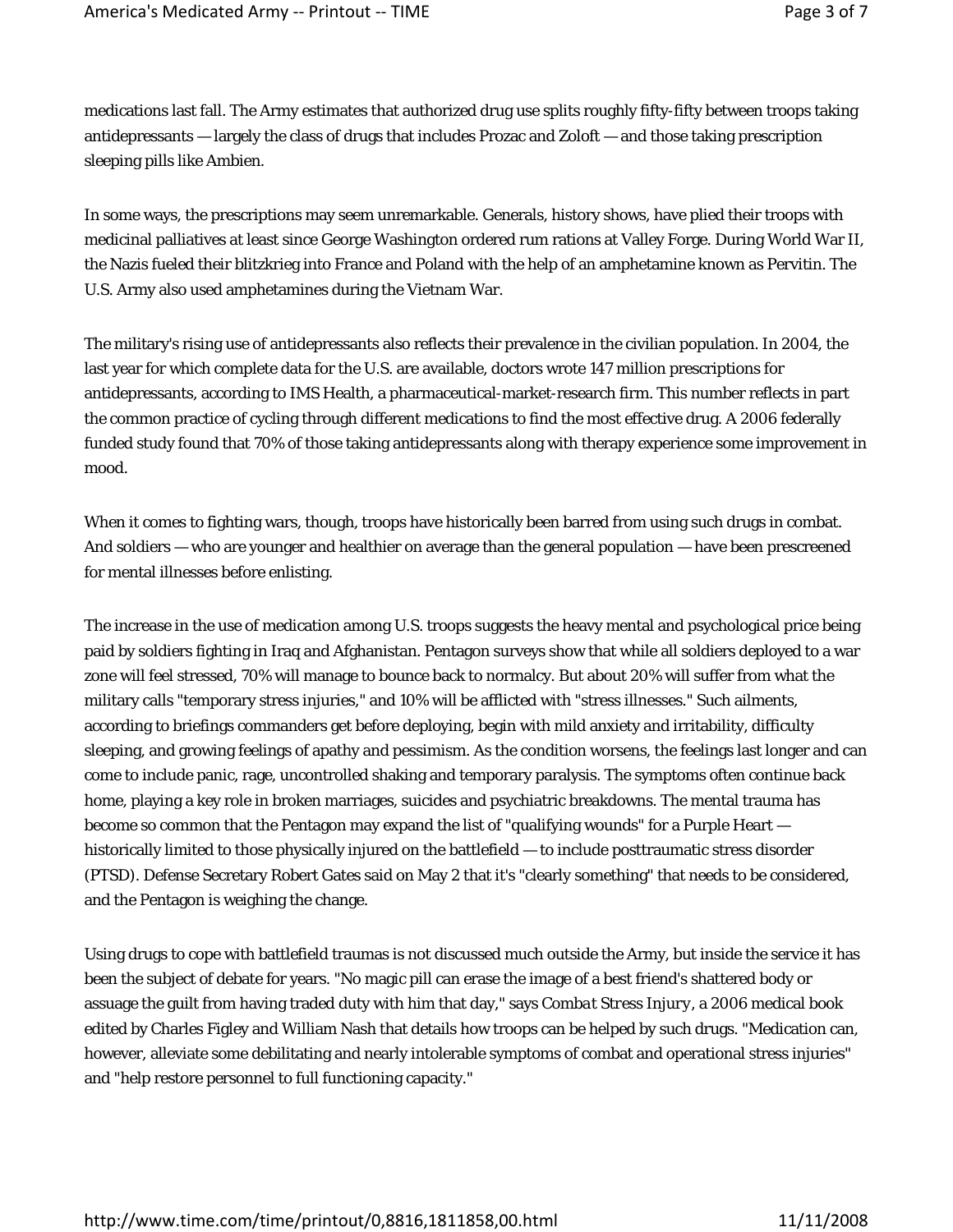Which means that any drug that keeps a soldier deployed and fighting also saves money on training and deploying replacements. But there is a downside: the number of soldiers requiring long-term mental-health services soars with repeated deployments and lengthy combat tours. If troops do not get sufficient time away from combat both while in theater and during the "dwell time" at home before they go back to war — it's possible that antidepressants and sleeping aids will be used to stretch an already taut force even tighter. "This is what happens when you try to fight a long war with an army that wasn't designed for a long war," says Lawrence Korb, Pentagon personnel chief during the Reagan Administration.

Military families wonder about the change, according to Joyce Raezer of the private National Military Family Association. "Boy, it's really nice to have these drugs," she recalls a military doctor saying, "so we can keep people deployed." And professionals have their doubts. "Are we trying to bandage up what is essentially an insufficient fighting force?" asks Dr. Frank Ochberg, a veteran psychiatrist and founding board member of the International Society for Traumatic Stress Studies.

Such questions have assumed greater urgency as more is revealed about the side effects of some mental-health medications. Last year the U.S. Food and Drug Administration (FDA) urged the makers of antidepressants to expand a 2004 "black box" warning that the drugs may increase the risk of suicide in children and adolescents. The agency asked for  $-$  and got  $-$  an expanded warning that included young adults ages 18 to 24, the age group at the heart of the Army. The question now is whether there is a link between the increased use of the drugs in the Iraqi and Afghan theaters and the rising suicide rate in those places. There have been 164 Army suicides in Afghanistan and Iraq from the wars' start through 2007, and the annual rate there is now double the service's 2001 rate.

At least 115 soldiers killed themselves last year, including 36 in Iraq and Afghanistan, the Army said on May 29. That's the highest toll since it started keeping such records in 1980. Nearly 40% of Army suicide victims in 2006 and 2007 took psychotropic drugs — overwhelmingly, selective serotonin reuptake inhibitors (SSRIs) like Prozac and Zoloft. While the Army cites failed relationships as the primary cause, some outside experts sense a link between suicides and prescription-drug use — though there is also no way of knowing how many suicide attempts the antidepressants may have prevented by improving a soldier's spirits. "The high percentage of U.S. soldiers attempting suicide after taking SSRIs should raise serious concerns," says Dr. Joseph Glenmullen, who teaches psychiatry at Harvard Medical School. "And there's no question they're using them to prop people up in difficult circumstances."

## **The Trauma of War**

Before the advent of SSRIs — Lilly's Prozac was the first to be approved by the FDA, in 1987, followed by Zoloft from Pfizer, Paxil from GlaxoSmithKline, Celexa from Forest Pharmaceuticals and others — existing antidepressants had many disabling side effects. Impaired memory and judgment, dizziness, drowsiness and other complications made them ill suited for troops in combat. The newer drugs have fewer side effects and, unlike earlier drugs, are generally not addictive or toxic, even when taken in large quantities. They work by keeping neural connections bathed in a brain chemical known as serotonin. That amplifies serotonin's mood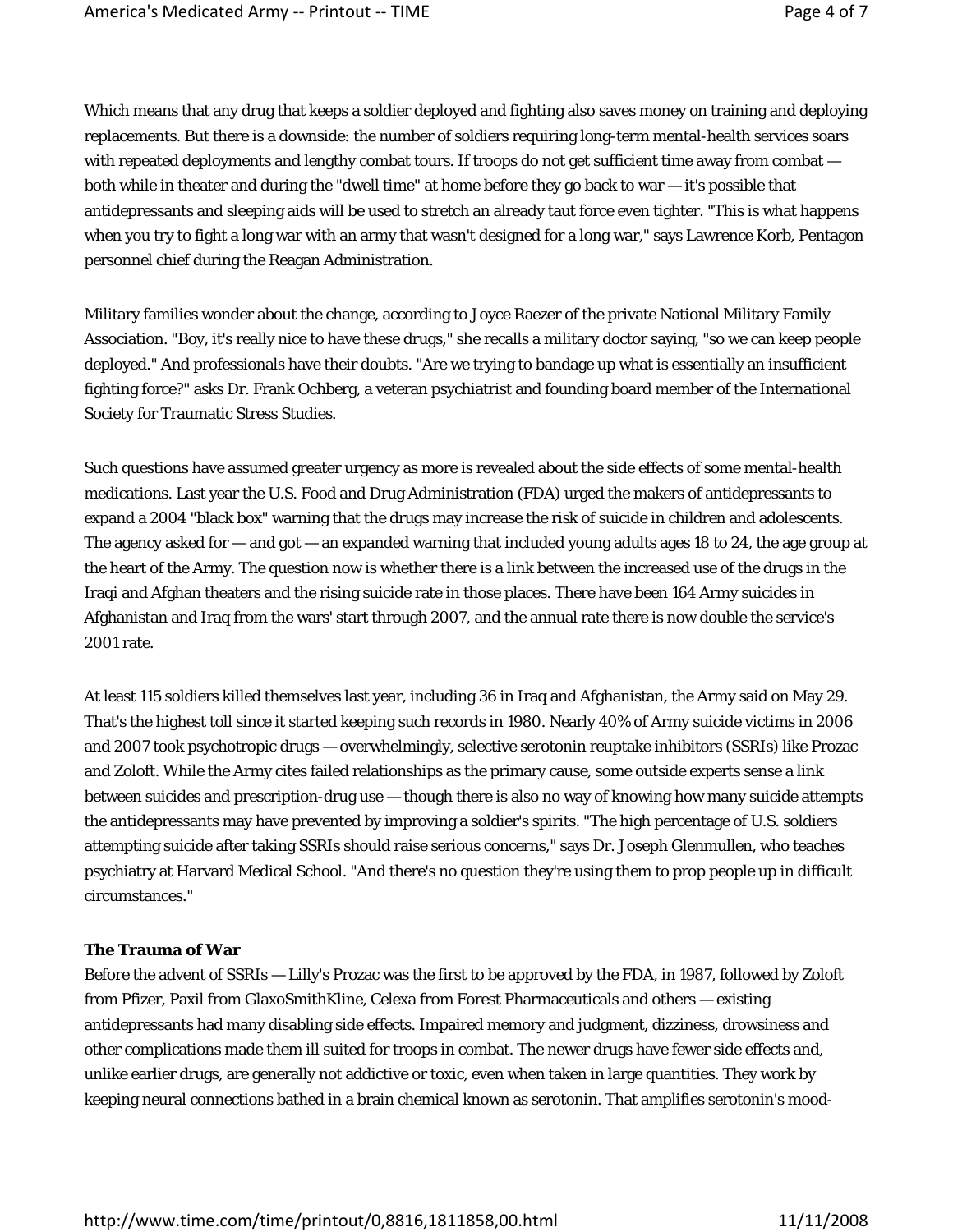brightening effect, at least for some people.

In 1994 then Major E. Cameron Ritchie, an Army psychiatrist, was among the first to suggest that SSRIs should deploy with Army combat units. In a paper written and published after she returned from a combat deployment to Somalia, Ritchie noted that the sick-call chests used by military doctors "contain either outdated or no psychiatric medications." She concluded, "If depressive symptoms are moderate and manageable, medication may be preferable to medical evacuation."

By 1999, military docs were debating the matter among themselves. Nash, a Navy psychiatrist, wrote that Navy doctors — who also provide Marines with medical care — had "sharp differences of opinion" over letting troops in war zones use SSRIs. Skeptics argued that their "real safety" in combat had not been proved. Supporters countered that their use could "avoid depleting manpower resources and damaging individual careers through unnecessary removals from operational duty." Nash reviewed the medical literature and reported that SSRIs "can be safely administered to deploying and deployed personnel."

The trickle of new drugs became a flood after the invasion of Iraq in 2003. Details of America's medicated wars come from the mental-health surveys the Army has conducted each year since the war began. If the surveys are right, many U.S. soldiers experience a common but haunting mismatch in combat life: while nearly two-thirds of the soldiers surveyed in Iraq in 2006 knew someone who had been killed or wounded, fewer than 15% knew for certain that they had actually killed a member of the enemy in return. That imbalance between seeing the price of war up close and yet not feeling able to do much about it, the survey suggests, contributes to feelings of "intense fear, helplessness or horror" that plant the seeds of mental distress. "A friend was liquefied in the driver's position on a tank, and I saw everything," was a typical comment. Another: "A huge f\_\_\_\_\_\_ bomb blew my friend's head off like 50 meters from me." Such indelible scenes — and wondering when and where the next one will happen are driving thousands of soldiers to take antidepressants, military psychiatrists say. It's not hard to imagine why.

Repeated deployments to the war zones also contribute to the onset of mental-health problems. Nearly 30% of troops on their third deployment suffer from serious mental-health problems, a top Army psychiatrist told Congress in March. The doctor, Colonel Charles Hoge, added that recent research has shown the current 12 months between combat tours "is insufficient time" for soldiers "to reset" and recover from the stress of a combat tour before heading back to war.

Colonel Joseph Horam says antidepressants have made "a striking difference" in the way troops are treated in war. A doctor in the Wyoming Army National Guard, Horam served in Saudi Arabia during the first Gulf War and has been deployed to Iraq twice during this war. "In the Persian Gulf War, we didn't have these medications, so our basic philosophy was 'three hots and a cot'" — giving stressed troops a little rest and relaxation to see if they improved. "If they didn't get better right away, they'd need to head to the rear and probably out of theater." But in his most recent stint in Baghdad in 2006, he treated a soldier who guarded Iraqi detainees. "He was distraught while he was having high-level interactions with detainees, having emotional confrontations with them — and carrying weapons," Horam says. "But he was part of a highly trained team, and we didn't want to lose him. So we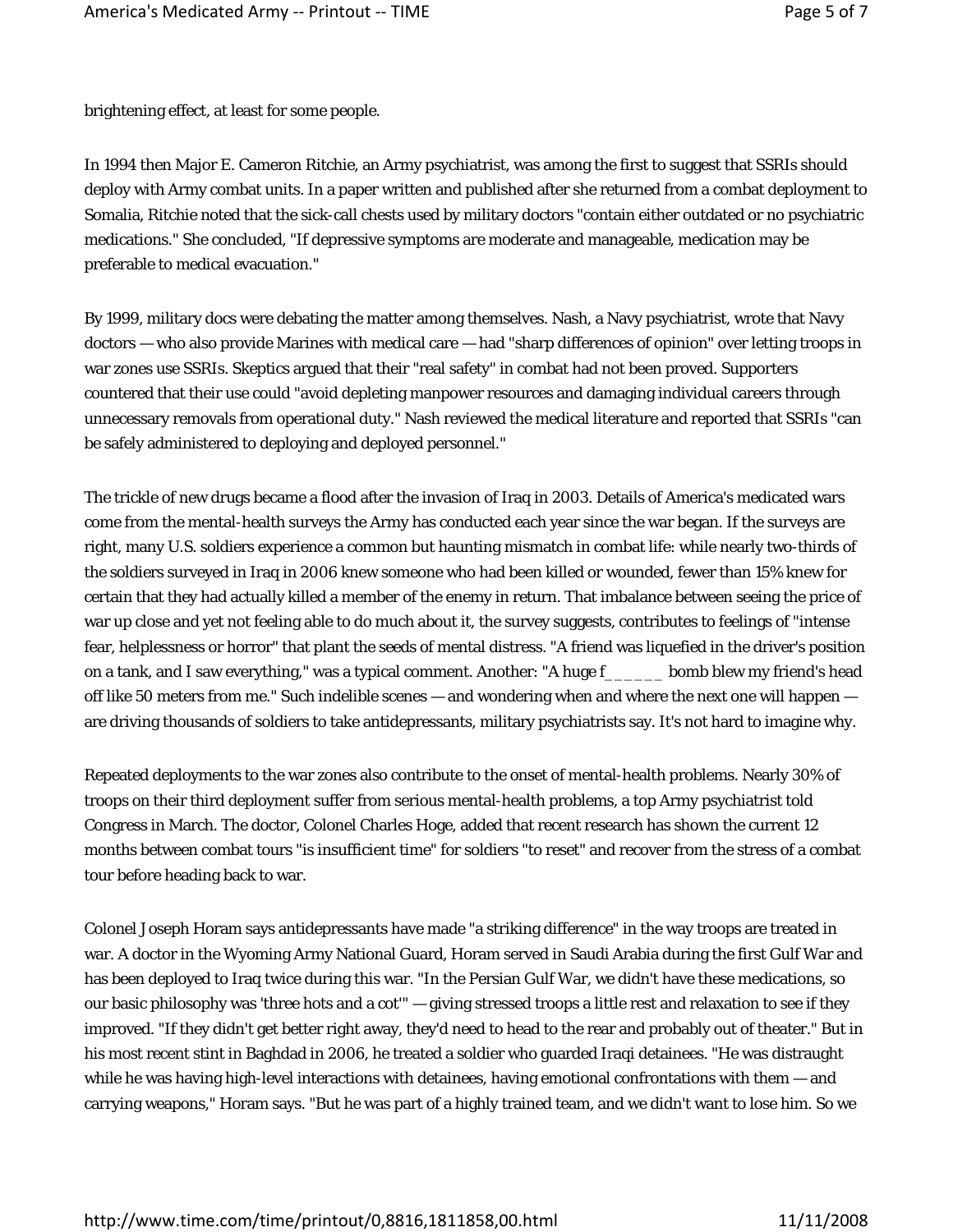put him on an SSRI, and within a week, he was a new person, and we got him back to full duty."

It wasn't until November 2006 that the Pentagon set a uniform policy for all the services. But the curious thing about it was that it didn't mention the new antidepressants. Instead, it simply barred troops from taking older drugs, including "lithium, anticonvulsants and antipsychotics." The goal, a participant in crafting the policy said, was to give SSRIs a "green light" without saying so. Last July, a paper published by three military psychiatrists in *Military Medicine*, the independent journal of the Association of Military Surgeons of the United States, urged military doctors headed for Afghanistan and Iraq to "request a considerable quantity of the SSRI they are most comfortable prescribing" for the "treatment of new-onset depressive disorders" once in the war zones. The medications, the doctors concluded, help "to 'conserve the fighting strength,'" the motto of the Army Medical Corps.

These days Ritchie — now a colonel and a psychiatric consultant to the Army surgeon general — thinks the military's use of SSRIs has helped destigmatize mental problems. "What we're trying to do is make treating depression and PTSD — especially PTSD, which is quite common for soldiers now — fairly routine," she says. "We don't want to make it harder for folks to do their job and their mission by saying they can't use these medications." Ritchie, who communicates "six times a day" with her colleagues in the war zones, says she is unaware of "any bad outcomes" resulting from soldiers taking SSRIs.

William Winkenwerder Jr., who issued the 2006 policy as the Pentagon's top doctor before stepping down last year, says the new medicines are working well. "Combat presents some unique and important caveats obviously, those who are being treated have access to firearms, and they may be under significant stress, so they need to be very carefully evaluated, and good clinical decisions need to be made," Winkenwerder tells TIME. "It's my belief that is happening."

## **"In a Total Daze"**

And yet the battlefield seems an imperfect environment for widespread prescription of these medicines. LeJeune, who spent 15 months in Iraq before returning home in May 2004, says many more troops need help pharmaceutical or otherwise — but don't get it because of fears that it will hurt their chance for promotion. "They don't want to destroy their career or make everybody go in a convoy to pick up your prescription," says LeJeune, now 34 and living in Utah. "In the civilian world, when you have a problem, you go to the doctor, and you have therapy followed up by some medication. In Iraq, you see the doctor only once or twice, but you continue to get drugs constantly." LeJeune says the medications — combined with the war's other stressors — created unfit soldiers. "There were more than a few convoys going out in a total daze."

About a third of soldiers in Afghanistan and Iraq say they can't see a mental-health professional when they need to. When the number of troops in Iraq surged by 30,000 last year, the number of Army mental-health workers remained the same — about 200 — making counseling and care even tougher to get.

"Burnout and compassion fatigue" are rising among such personnel, and there have been "recent psychiatric